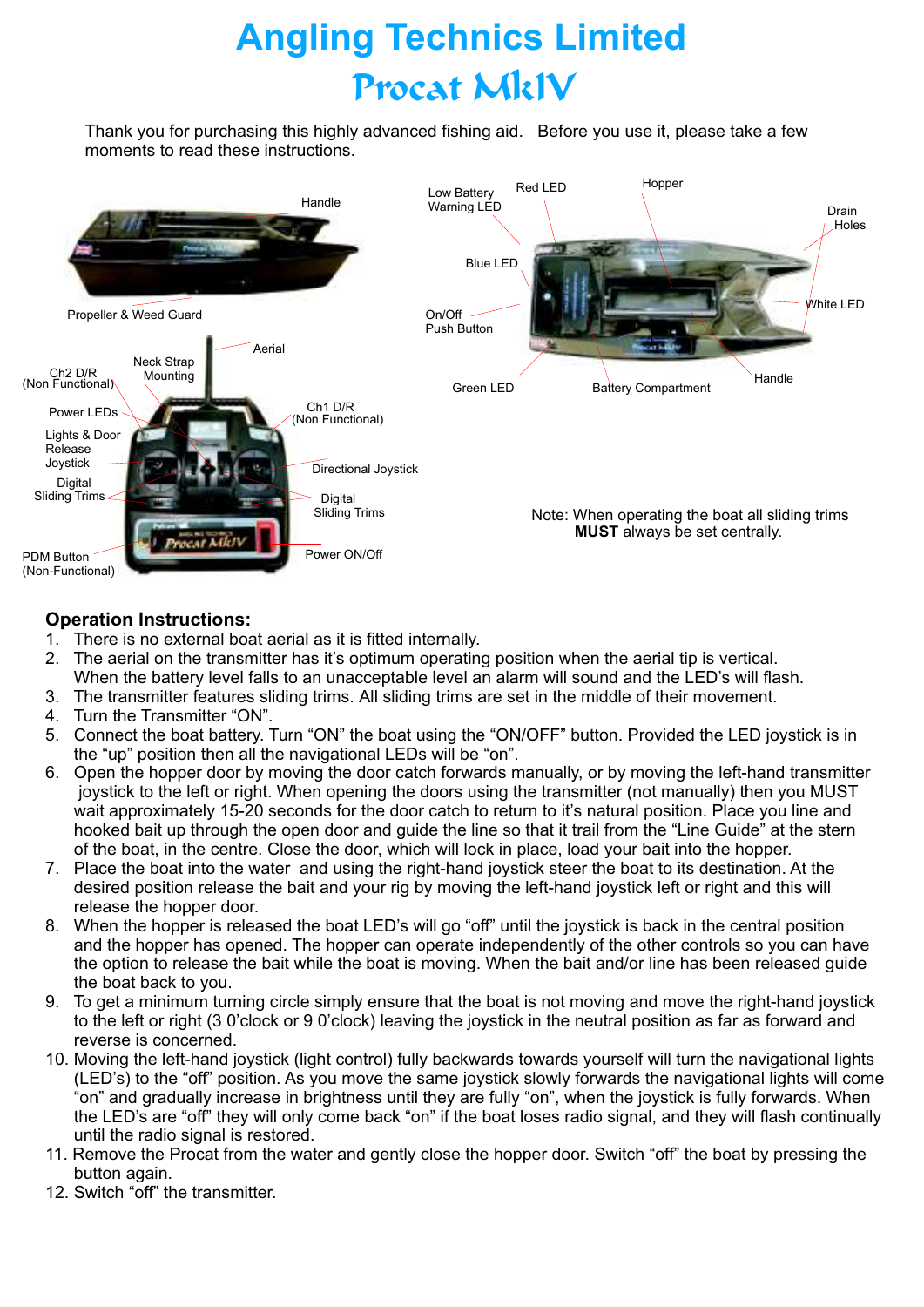# **Lights.**

.

Lights continuously "ON" - normal operation. Dim lights flashing - radio signal failure to the boat. Two /three second blink - hopper door operated. No lights **- transmitter set to "NO LIGHTS"** mode.

### **Additional Operating Notes.**

- a. There is no mechanical rudder used in the boat. Its steering is achieved by altering the power of the motors.
- b. The positions of the transmitter control joysticks are directly proportional to the motor power.
- c. The boat possesses a very high degree of manoeuvrability, the maximum turning force being when the throttle joystick is in the central position and the rudder joystick is at extreme right or left.
- d. With the lights (LED's) set to the "OFF" position there is no visual indication that the hopper doors have opened.
- e. If it appears that the boat is becoming exhausted and may not make it back to you, then let the boat drift for a while and the batteries will recover enough energy to make the return. You may need to do this a couple of times. It is recommended that a bankside or solar charger be used to top up the batteries after every trip, while at the bankside.
- f. If the weed guards become blocked the steering of the boat may become impossible. Putting the boat into reverse will not clear the weed guards. If the boat appears to have a blocked weed guard, let it drift for a while as the offending blockage may fall away from the weed guard.
- g. Should the boat take in water, holding the boat with its bows facing down, should drain the water from the forward drain holes. This practice is recommended at all times.
- h. The boat can be used in wind and rain. If the situation gets very difficult while the boat is still on the water, it should be driven into or away from the wind whichever is most convenient.
- i. Do **NOT** use the boat in high winds and choppy conditions.
- j. If the transmitter is turned "OFF" while the boat is still "ON" the boat lights and motors may operate erratically, this is not good practise.
- k. The motors may be operated out of water without fear of damage, unless fouled by a blockage, which interferes with the propellers. **Never** try and remove anything that is fouling the propellers with the batteries still connected.
- l. Always pick up the boat gently as a fully loaded boat snatched up may cause excessive strain on the handle and hull structure.
- m. Whilst reversing the boat it may not reverse in a straight line, this is due to the shape of the rear of the boat. To get the best results inch the boat backwards while moving the right hand joystick to the left or right. This will provide steering in reverse.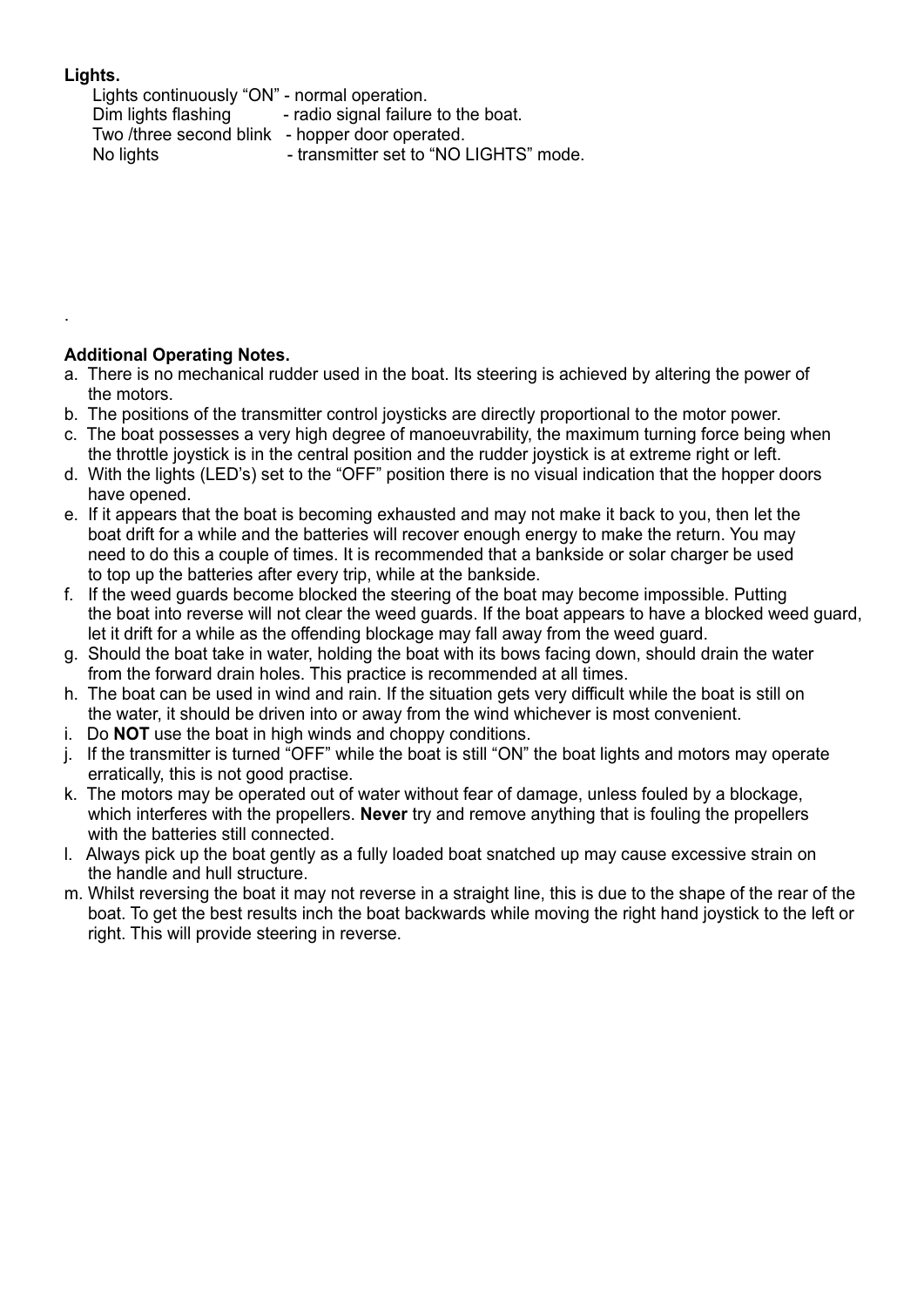**Batteries & Charging:** There is one mains powered charger supplied with the boat. The Boat charger is capable of charging the boats battery from fully discharged to fully charged in 15 hours. Under NO every 8 weeks) to keep them in peak condition. **Please always disconnect and remove the batteries when the boat is in storage or being transported.** circumstances should the battery for the boat be fully discharged before charging as this can severely damage them. Boat battery charging can take place at any time without any detrimental effect on their performance. If the batteries are not used for some time they will need to be regularly charged ( at least

The Transmitter(handset) runs on 4 x AA normal alkaline batteries and will last for over 24 hours continuous use and will last longer if fitted with Duracell or similar.

If the boat is not going to be used for some months then every 6-8 weeks give the boat an overnight charge to ensure the batteries remain fully charged.

**All rechargeable batteries will remain highly efficient if stored and maintained in a fully charged state. If the batteries are stored for long periods with very little or no charge in them, then you will probably be in a situation where the batteries will not accept a charge at all.**

### **CARE OF YOUR EQUIPMENT.**

- 1. Do **NOT** drop / knock the Procat as this may damage internal parts.
- 2. It is recommended that the boat be wiped down with a damp cloth and allowed to dry out any condensation in a warm and dry environment for a day or two.
- 3. Although the electronics are sealed, it is important that the boat and transmitter be stored in a warm, dry place, in order to prevent condensation build up.
- 4. The transmitter should be protected from water / condensation at all times.

#### **Fault Diagnosis**

| <b>Problem</b>                                                        | <b>Cause</b>                                                                                                                         | <b>Action</b>                                                      |
|-----------------------------------------------------------------------|--------------------------------------------------------------------------------------------------------------------------------------|--------------------------------------------------------------------|
| Slow running motors                                                   | Boat battery voltage low                                                                                                             | Charge the boat battery                                            |
| Low radio range                                                       | Boat battery needs recharging<br>Transmitter batteries - low charge                                                                  | Charge the boat battery<br>Charge transmitter batteries            |
| Motors run correctly but there<br>is no movement                      | Weed guard blocked                                                                                                                   | Clean weed guard                                                   |
| Boat does not respond to<br>transmitter control and<br>appears "dead" | (a) Boat battery is flat<br>(b) Transmitter batteries are flat                                                                       | (a) Charge the boat battery<br>(b) Charge transmitter<br>batteries |
| Door open without<br>command / boat is out of<br>control              | Radio interference from other<br>sources                                                                                             | Check other boats users or<br>interference could be the<br>cause   |
| Boat goes round in circles<br>/ difficult to steer                    | (a) Battery low on boat<br>(b) Blocked weed guard                                                                                    | (a) Charge battery<br>(b) Clean weed guard                         |
| Door will not open                                                    | Boat battery low                                                                                                                     | Charge boat battery                                                |
| Door will not close                                                   | There is a delay of approx 15<br>secs between operating the door<br>by radio and the catches returning<br>to their natural position. | Wait for the door catches to<br>return naturally                   |